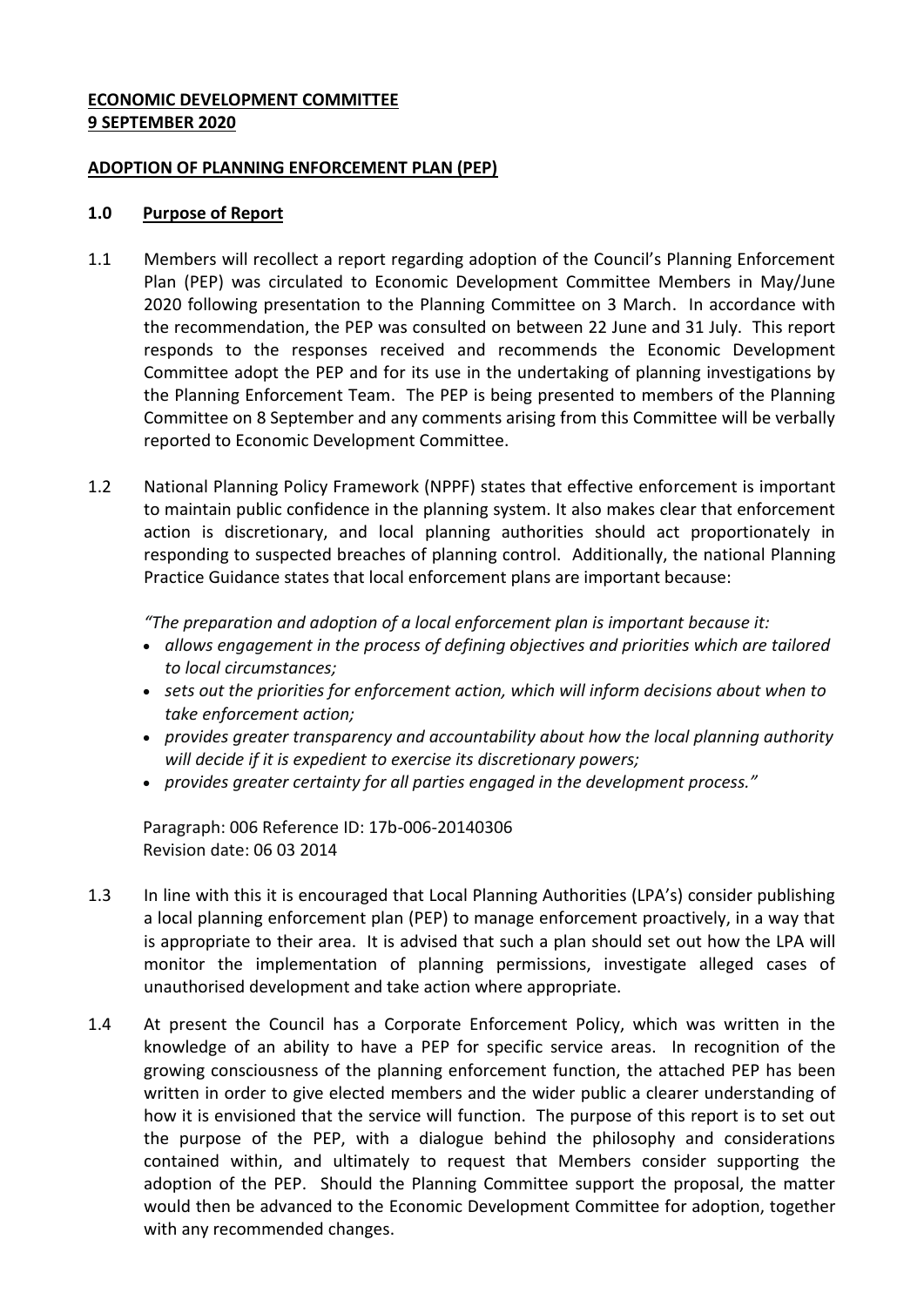## **2.0 Background Information**

- 2.1 The purpose of the proposed local planning enforcement plan is to provide information on how the Council will respond to suspected breaches of planning control, tackle unauthorised developments, and monitor the implementation of planning permissions.
- 2.2 It is not a criminal offence to carry out unauthorised development (unless an enforcement notice is in place), and there are many different ways that the Council can tackle unauthorised development and other breaches of planning control. The NPPF advises that that LPA's should act in a proportionate way when tackling breaches of planning control and formal enforcement action should be used as a last resort.
- 2.3 This means the Council cannot normally justify taking formal enforcement action against minor breaches of planning control but in other cases the Council may take formal enforcement action to resolve a breach of planning control. In some cases, the Council may seek a retrospective planning application to resolve a breach of planning control instead of taking action, whilst in others the Council might determine not to take any further action.
- 2.4 The Council also has to prioritise cases to ensure there are sufficient resources to make sure serious breaches of planning control are dealt with urgently and to ensure other cases are dealt with effectively and efficiently and with a view to the planning enforcement service undertaking increased activity in a proactive approach. This means that whilst we will take a consistent approach to planning enforcement, different cases may well be dealt with differently depending on the individual circumstances of the case.
- 2.5 Therefore, the preparation and adoption of a local enforcement plan is important because it:
	- Sets out the objectives and priorities which are tailored to local circumstances;
	- Outlines the priorities for enforcement action, which will inform decisions about when to take enforcement action;
	- Provides greater transparency and accountability about how the local planning authority will decide if it is expedient to exercise its discretionary powers; and,
	- Offers greater certainty for all parties engaged in the development process.

It is therefore anticipated that adoption of the PEP will be the catalyst for driving the planning enforcement service towards being a key component in an effective development management service.

# **3.0 Proposals**

- 3.1 The planning enforcement function plays a key role in helping the Council to deliver an effective Development Management service. The team forms part of the development management activity to deliver good community outcomes in line with the Community Plan (2019 – 2023) and Local Plan.
- 3.2 The planning enforcement process is not an isolated activity simply limited to reacting to complaints about breaches of planning control. Whilst it is not expedient for the Council to monitor every planning permission that is implemented across the District, the increased resources allocated to the function has led to an opportunity to evaluate the current function and working practices and to explore opportunities to increase the overall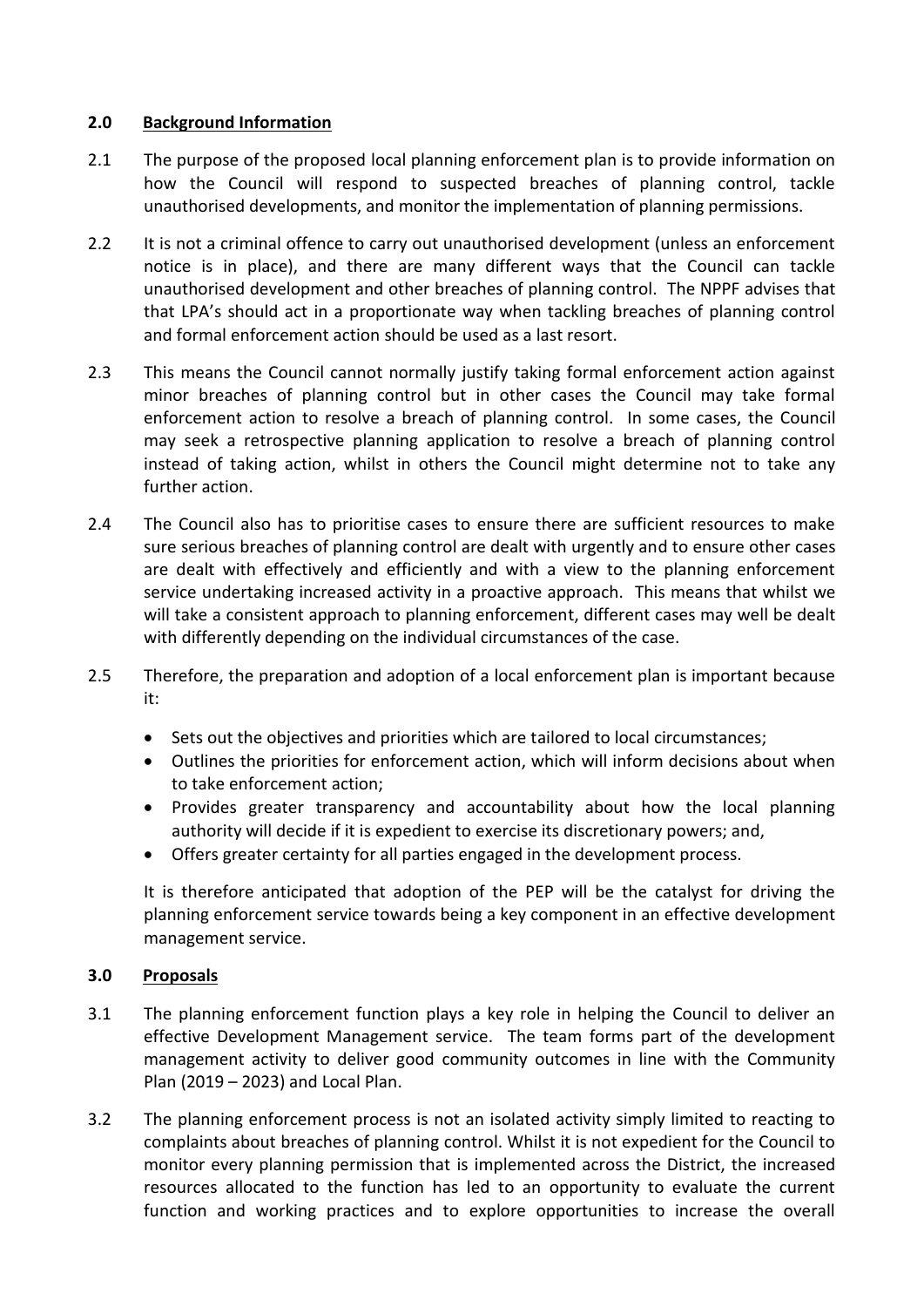efficiency of the enforcement service with a view to increasing the level of proactive development monitoring within the District.

- 3.3 Members will be aware that whilst the investigation of suspected breaches of planning control is a statutory function, and will lead to the determination of whether a breach has taken place, ultimately the Council does not have a duty to take enforcement action.
- 3.4 The PEP therefore seeks to provide a clearer understanding of the discretionary nature of the planning enforcement function and to explain how investigations will be prioritised following receipt and the associated timescale outlined within the PEP. It is envisaged that the PEP will provide greater transparency and accountability about how the local planning authority prioritise enforcement action and how it is decided if it is expedient to exercise its discretionary powers.
- 3.5 Ultimately the PEP is intended to provide greater certainty for all parties engaged in the development process.

## **Prioritisation of Investigations**

- 3.6 The PEP contains a scale of case prioritisation. This is designed to guarantee that there are sufficient resources to ensure that serious breaches of planning control are dealt with urgently and to ensure other cases are dealt with effectively and efficiently. This means that whilst we will take a consistent approach to planning enforcement, different cases may well be dealt with on a different timetable depending on the individual circumstances of the case. In these respects, it is important that we can show how we decide to deal with some issues urgently and how long we will normally need to deal with less urgent cases.
- 3.7 A clear policy statement is a way of managing expectations, and everyone (including members) has an important role in seeing that it is respected and that the enforcement team can go about its business in a purposeful and efficient way.
- 3.8 Without this, the enforcement team can come under pressure complaints that are not always deserving of immediate attention.

### **Performance Management**

- 3.9 Government, in recognition of the discretionary nature of planning enforcement, has never set 'targets' or 'standards' for planning enforcement, as is the case with development management.
- 3.10 From reviewing the approach taken to performance management from other local authorities it is noted that authorities commonly set target times for carrying out some form of action (this is usually a site visit) following receipt of a complaint. Some authorities' PEPs set targets for completing the first phase of the investigation, and for the closure or resolution of cases.
- 3.11 Therefore in order to increase the transparency and accountability of the planning enforcement function, the PEP contains targets for response times for the recognition of the initial report and then the initial investigation and assessment of the enforcement action. These targets are based upon the level of prioritisation of the enforcement case.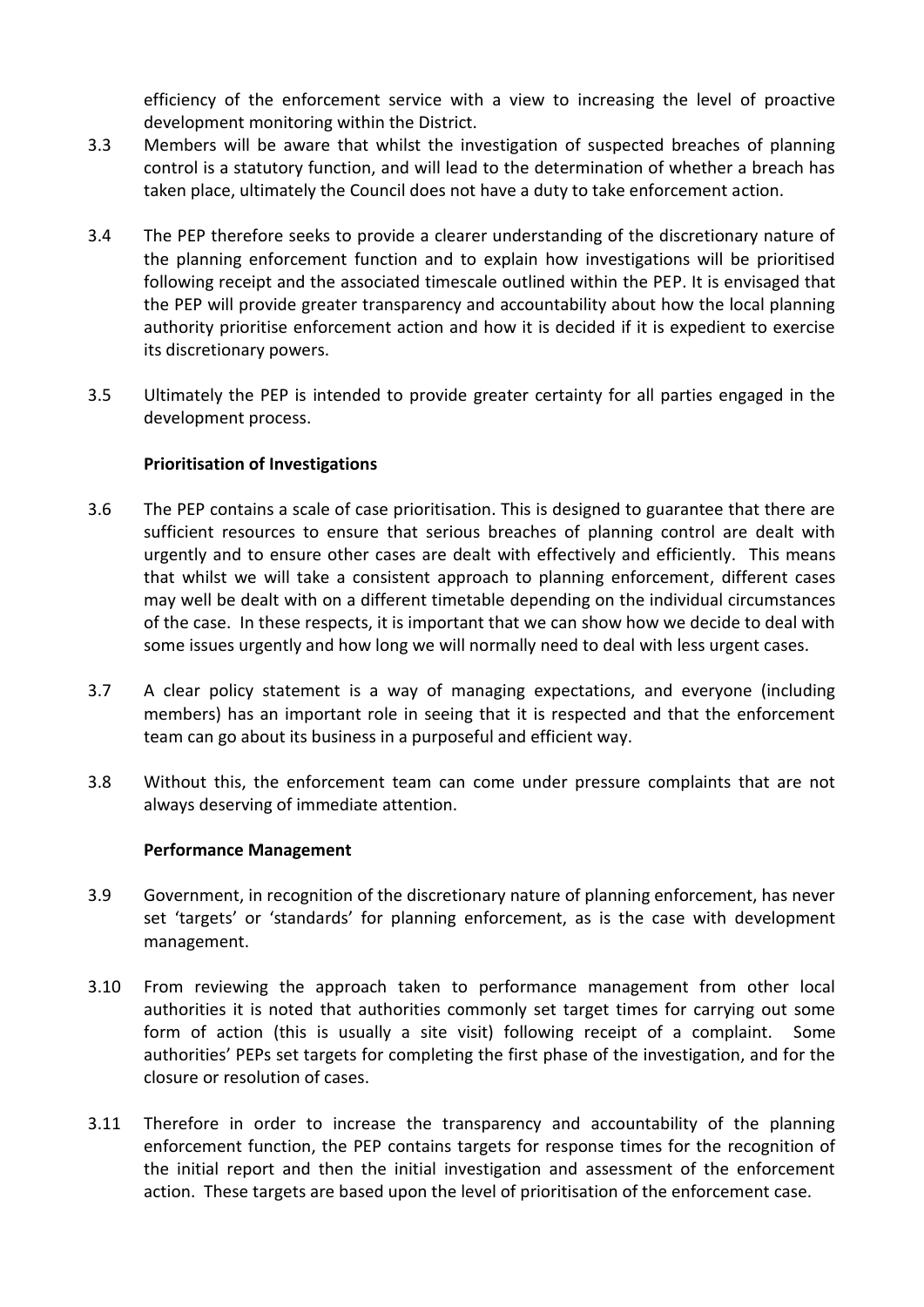- 3.12 The PEP that is proposed places targets on taking action, rather than specifically a 'site visit', as it is acknowledged that it may be possible to make contact with a developer or an alleged 'contravener' without an initial site visit, thus increasing the efficiency of the service. The PEP does not place a target on the outcome of enforcement cases as it is considered that such targets would not reflect the often complex and discretionary nature of planning enforcement investigations, which can include decisions of organisations or processes beyond the control of this authority (e.g. a court case or appeal).
- 3.13 It is also considered that it is important that a balance is struck for performance targets between a level that is challenging and motivating, but is also realistic and does not unduly raise public expectations. It is important that enforcement targets should also relate to the planning service objectives in order to ensure a corporate response to workload.

## **Proactive Enforcement**

- 3.14 Historically the planning enforcement function at Newark and Sherwood has largely been 'reactive' in that we investigate alleged breaches of planning control as they are reported to the authority.
- 3.15 However, nationally it has been noted that enforcement officers are also becoming proactive in dealing with local problems through direct targeted interventions. This can be through working alongside other departments to tackle the problem of empty run down properties affecting the morale of the local community, taking direct action to deal with unauthorised advertisements and flyposting, or to remove eyesores and clean up properties under section 215 powers (untidy land).
- 3.16 There are further gains that can be made from the team checking when notified of a commencement [of development] to draw attention to the developer of any conditions that may cause particular problems if not addressed, and to build relations on particular sites that are likely to create concerns for the local community.
- 3.17 The PEP recognises this impetus for a more proactive approach in certain circumstances and the potential benefits to the wider community.

# **Reporting to Committee**

- 3.18 It is proposed to continue with the quarterly reports to Planning Committee setting out a snap shot on the general volumes of planning enforcement cases received and dealt with, along with details of the following:
	- An outline of the enforcement activity during the previous quarter which captures the overall split to show the number of cases investigated, how many are found to be a breach of planning or otherwise.
	- A summary of formal action taken for that quarter.
	- Examples of cases where breaches of planning control have been resolved without formal action having been taken.
	- Notices complied with.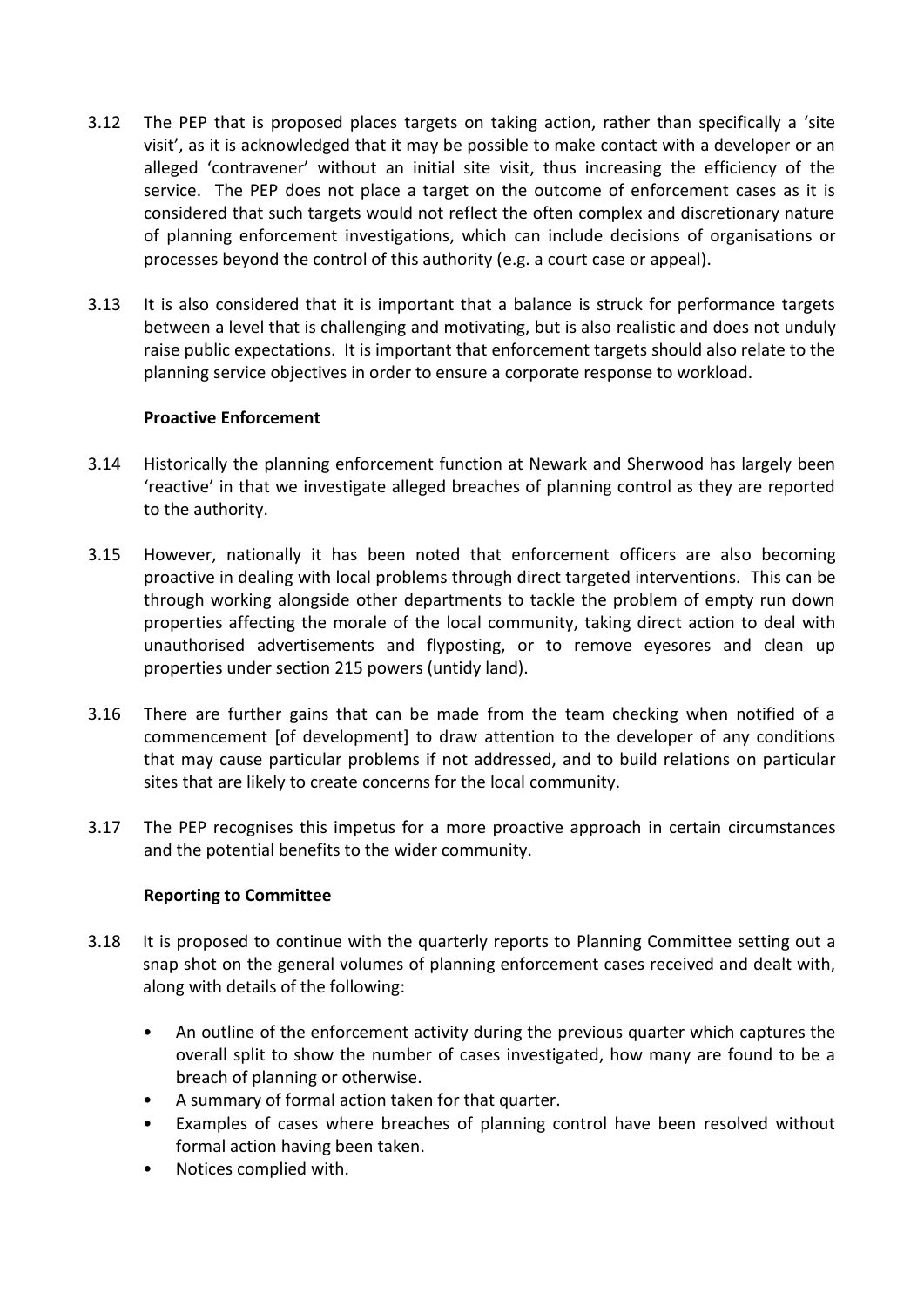3.19 In addition, once the enforcement team has been brought up to a full complement, it is also anticipated that figures will be presented in relation to the performance standards outlined within the PEP.

### **Consultation**

3.20 In line with the Planning Practice Guidance, consultation has been undertaken regarding the contents of the Plan between  $22^{nd}$  June and  $31^{st}$  July. Consultation has been undertaken with all Members of the District Council, Parish Councils, Agents, consultees, members of the public engaged with the planning process and via the Council's website. Two responses have been received from South Clifton Parish Council and Girton Parish Council as follows:

### South Clifton Parish Council:

*"It is remarkable how many ways the planning enforcement team have for doing nothing. There is a gap between the stated actions and what is seen on the ground. Contrary to the stated intention the Plan reinforces the lack of confidence in the Newark & Sherwood Planning Enforcement Team"*

#### Girton Parish Planning:

*"The PEP consultation document is an excellent plan with some good ideas. I especially favour the "proactive enforcement" angle and the "performance management" ideas."*

- 3.21 Clearly the views of the two parishes in respect to the document are very much in contrast to one another. With reference to South Clifton's response – until the PEP is adopted, what is cited within the document within some areas would not be seen – such as proactive enforcement. The resources available to the Enforcement team has increased since the previous report was presented to Members, although not to the level anticipated prior to the outbreak of the Covid-19 pandemic. It is hoped, subject to budgets permitting to be able to recruit the final member of the team in the final quarter of 2020/21 which will then enable, subject to its adoption, all of the measures within the PEP to be undertaken. It is hoped that this will then overcome the criticism raised by South Clifton Parish Council. Notwithstanding this we would also draw Member's attention to the contents of the quarterly reports to the planning committee which have outlined the continuing work of the enforcement section.
- 3.22 With regards to their point regarding ways in which the planning enforcement team have for doing nothing. The reason for the PEP is very much to outline what a planning enforcement team is lawfully able to do and what it cannot. Many complaints are raised with the planning team that do not fall within the remit of planning legislation and thus we are not able to deal with them. It is hoped the document, as well as the summary document attached, will be of assistance to members of the public.
- 3.23 Whilst these comments do not raise any need to amend the PEP previously presented, it has been amended in light of the late representations received and presented to Planning Committee in relation to the Empty Homes Officer and Data Protection, as well as providing clarification as to periods for compliance for the initial phase of an investigation. The latter are underlined within Part 3.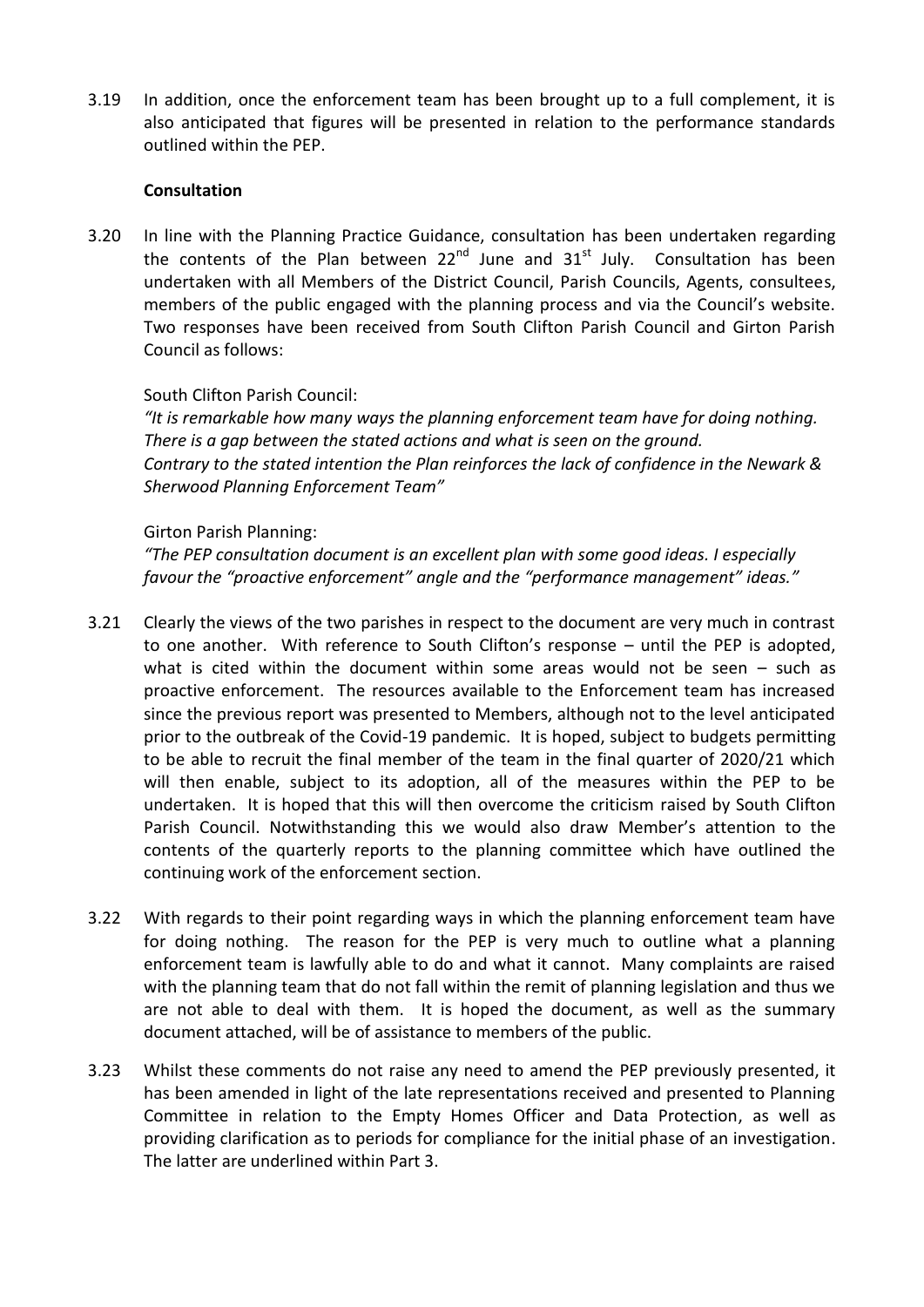### **4.0 Conclusions**

4.1 The PEP has been written to reflect the Council's commitment to focus on the needs of the Newark and Sherwood community and to reflect the objectives contained within the Community Plan, towards which the planning enforcement service will be at the forefront. The PEP seeks to not only provide information as to how the enforcement service will operate, and how recorded cases will be prioritised, but also set targets for standards of service that customers can expect to receive from the service.

## **5.0 Equalities Implications**

5.1 There are no equalities implications. All alleged breaches of planning control will be investigated in accordance with the standards and timescales set out within the Plan, once adopted.

## **6.0 Financial Implications**

6.1 There are no direct financial implications arising from the adoption of the Planning Enforcement Plan. However, its adoption will have the benefit of ensuring that Planning Enforcement resources are directed in a timely manner according to the priorities set out.

### **7.0 Community Plan – Alignment to Objectives**

7.1 The PEP aligns with the Council's Community Plan Objectives 'Continue to maintain the high standard of cleanliness and appearance of the local environment'; 'Enhance and protect the district's natural environment'; and 'Reduce crime and anti-social behaviour, and increase feelings of safety in our communities'.

# **8.0 Comments of Director**

The development and adoption of a Planning Enforcement Plan (PEP) is welcomed. It will allow the service to set clear, but deliverable expectations for service users and members of the public. A targeted focus on major developments, alongside the additional resources already committed in the 2020/21 budgets onwards assist delivery of any adopted PEP.

### **9.0 RECOMMENDATION**

**That the attached Planning Enforcement Plan (Appendix 1) and summary document (Appendix 2) is adopted and used as a policy document in the undertaking of the Planning Enforcement function.**

### **Reason for Recommendations**

**The PEP is a document that is recognised by the NPPF as being an important document in ensuring effective enforcement takes place and to provide confidence to the local community. The adoption of the document will show clear guidelines on what the Planning Enforcement is and is not able to do and the timescales for investigating cases.**

#### Background Papers